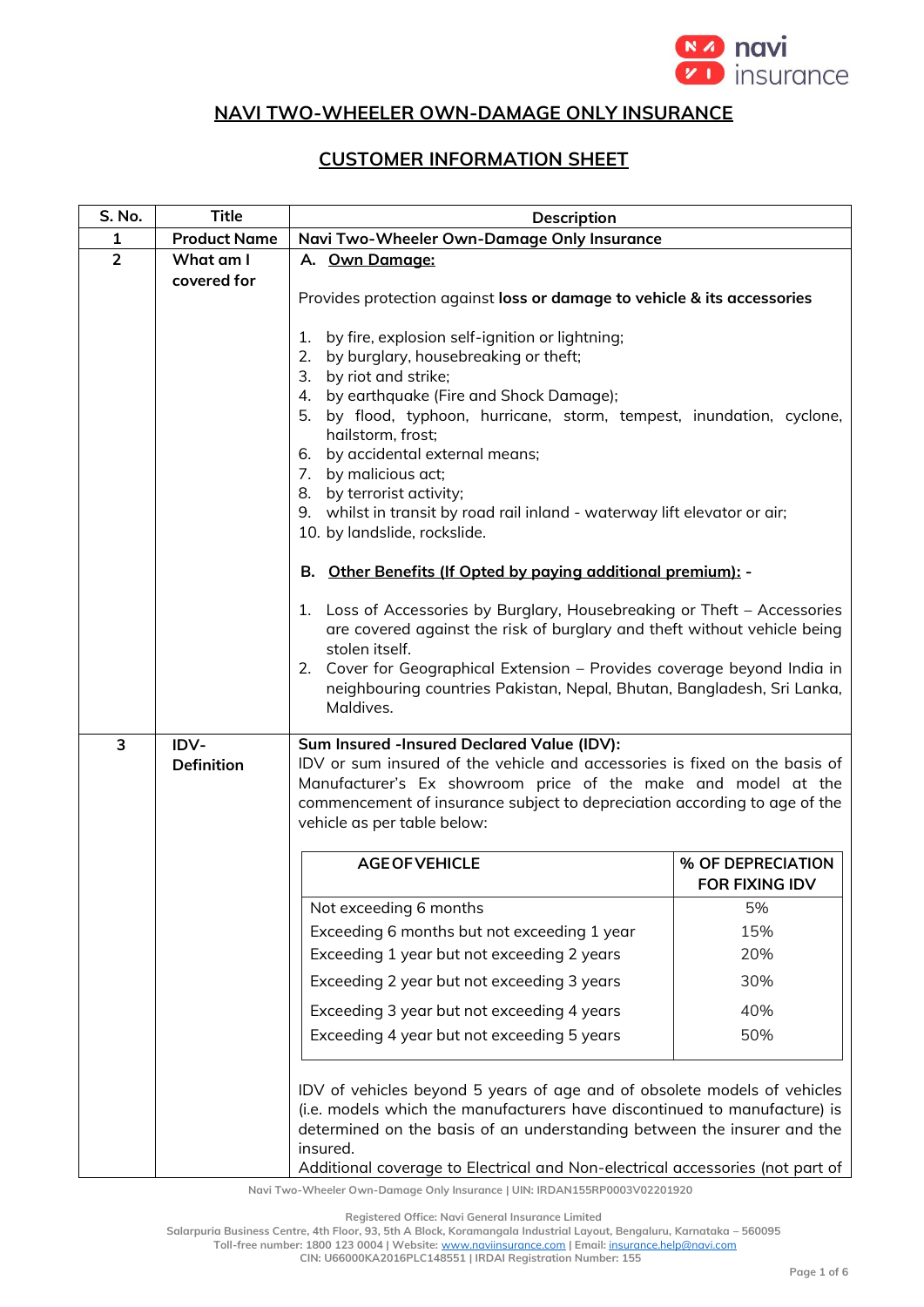

|              |                                                                       | standard vehicle) will also be determined accordingly.                                                                                                                                                                                                                                                                          |  |
|--------------|-----------------------------------------------------------------------|---------------------------------------------------------------------------------------------------------------------------------------------------------------------------------------------------------------------------------------------------------------------------------------------------------------------------------|--|
|              |                                                                       | IDV remains fixed during the entire policy period and is payable in the event<br>of Theft and Total Loss/Constructive Total Loss (Vehicle is treated as<br>Constructive Total Loss if cost of retrieval/repair subject to terms of the<br>policy exceeds 75% of IDV) of the insured vehicle.                                    |  |
| General<br>4 |                                                                       | The company shall not be liable if loss or damage is attributed to the<br>following;                                                                                                                                                                                                                                            |  |
|              | <b>Exceptions</b><br>(Applicable to<br>all sections of<br>the Policy) | 1. If the vehicle insured herein is used otherwise than in accordance with<br>the 'Limitations as to Use' provision which prohibits use of vehicle for                                                                                                                                                                          |  |
|              |                                                                       | g. Hire & Reward                                                                                                                                                                                                                                                                                                                |  |
|              |                                                                       | Carriage of goods other than samples or personal luggage<br>b.                                                                                                                                                                                                                                                                  |  |
|              |                                                                       | Organized racing<br>c.                                                                                                                                                                                                                                                                                                          |  |
|              |                                                                       | d. Pace making                                                                                                                                                                                                                                                                                                                  |  |
|              |                                                                       | Speed testing<br>е.                                                                                                                                                                                                                                                                                                             |  |
|              |                                                                       | <b>Reliability trials</b><br>f.                                                                                                                                                                                                                                                                                                 |  |
|              |                                                                       | g. Use in connection with motor trade                                                                                                                                                                                                                                                                                           |  |
|              |                                                                       | 2. If vehicle is driven by any person other than a Driver as stated in the<br>Driver's Clause. As per Driver's clause person driving the vehicle must<br>hold an effective driving licence to drive vehicle insured and should not<br>be disqualified from holding such a licence.                                              |  |
|              |                                                                       | 3. In respect of any claim arising out of any contractual liability.                                                                                                                                                                                                                                                            |  |
|              |                                                                       | 4. Any accidental loss or damage and/or liability caused sustained or<br>incurred outside the geographical area;                                                                                                                                                                                                                |  |
|              |                                                                       | 5. Consequential loss, wear & tear, depreciation, mechanical or electrical<br>breakdown.                                                                                                                                                                                                                                        |  |
|              |                                                                       | 6. If person driving your vehicle is under the influence of intoxicating liquor<br>or drugs.                                                                                                                                                                                                                                    |  |
|              |                                                                       | 7. Any accidental loss or damage to any property whatsoever or any loss<br>or expense whatsoever resulting or arising there from or any<br>consequential loss.                                                                                                                                                                  |  |
|              |                                                                       | 8. War, Invasion, the Act of foreign enemies, hostilities or warlike<br>operations (whether before or after declaration of war), Civil War,<br>Mutiny, Rebellion Military or usurped power, nuclear weapons material,<br>liability arising from ionising radiations or contamination by radioactivity<br>from any nuclear fuel. |  |
|              |                                                                       | (Note: the above is an abridged wording of the policy exclusions. Please<br>refer to the policy document for the full listing)                                                                                                                                                                                                  |  |
| 5            | Renewal<br><b>Conditions</b>                                          | Policy will be renewed when due with mutual consent subject to applicable<br>premium. We may not renew the policy if the Insured Person has acted in<br>an improper, dishonest or fraudulent manner or there has been any<br>misrepresentation under this Policy or the renewal of the Policy poses a<br>moral hazard.          |  |
| 6            | <b>Cancellation</b>                                                   | Cancellation by Insured - Policy can be cancelled at any time by giving 15<br>days' prior written notice to Insurer. Refund of premium shall be computed<br>in accordance with company's short period rate for the period the Policy                                                                                            |  |
|              |                                                                       | has been in force provided no claim has occurred up to the date of                                                                                                                                                                                                                                                              |  |

**Registered Office: Navi General Insurance Limited**

**Salarpuria Business Centre, 4th Floor, 93, 5th A Block, Koramangala Industrial Layout, Bengaluru, Karnataka – 560095**

**Toll-free number: 1800 123 0004 | Website:** [www.naviinsurance.com](http://www.naviinsurance.com/) **| Email:** [insurance.help@navi.com](mailto:insurance.help@navi.com)

**CIN: U66000KA2016PLC148551 | IRDAI Registration Number: 155**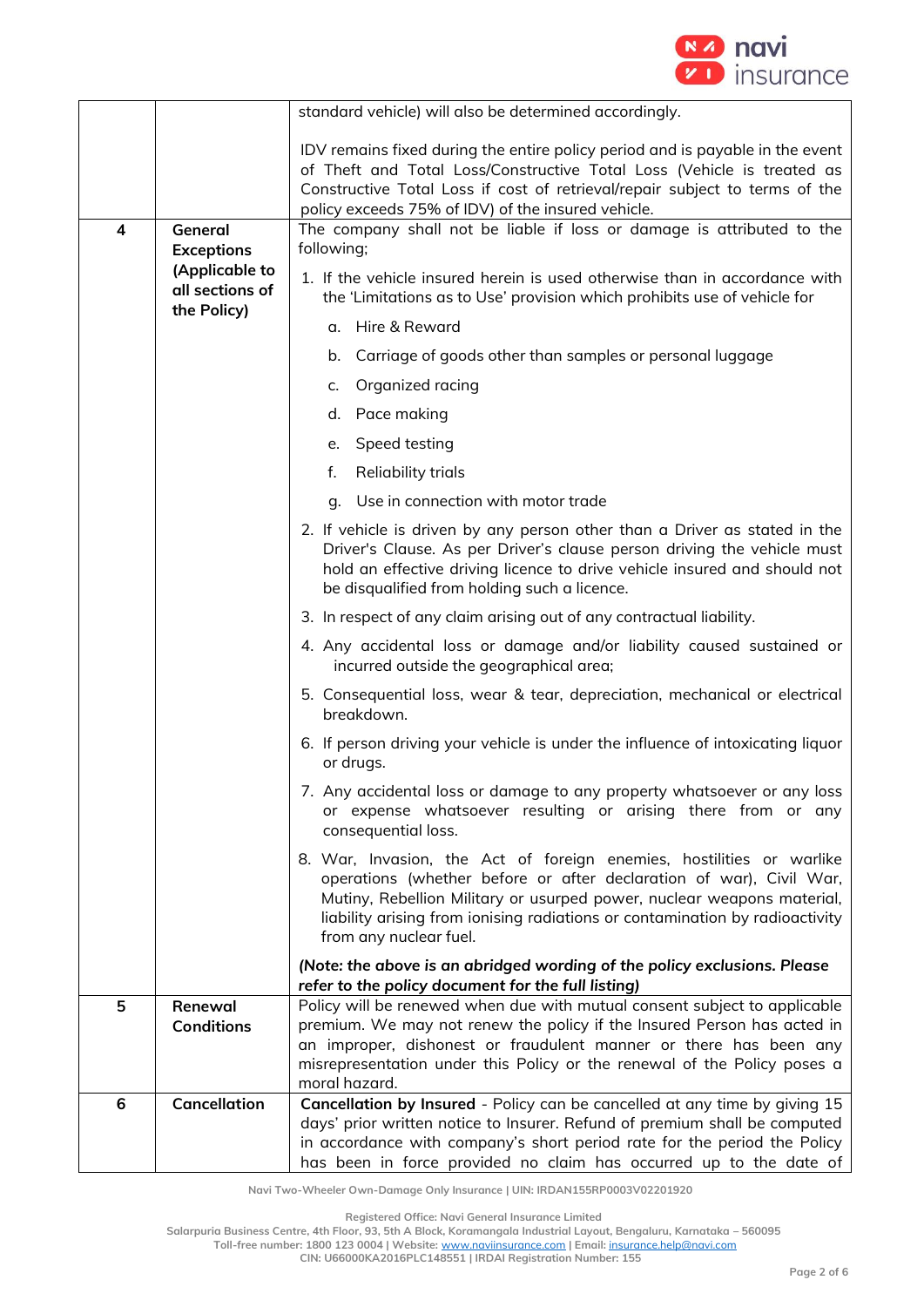

|                |               | cancellation and original certificate of insurance must be provided to us.                                                                                                                                                                                                                                                                                                                                                                                                                                                                                                                                                                                                                                                                                                                      |
|----------------|---------------|-------------------------------------------------------------------------------------------------------------------------------------------------------------------------------------------------------------------------------------------------------------------------------------------------------------------------------------------------------------------------------------------------------------------------------------------------------------------------------------------------------------------------------------------------------------------------------------------------------------------------------------------------------------------------------------------------------------------------------------------------------------------------------------------------|
|                |               | <b>Cancellation by Insurer</b> - The Company may cancel the policy by sending<br>fifteen days' notice by recorded delivery to the insured at insured's last<br>known address on the grounds of misrepresentation, fraud, non-disclosure<br>of material facts or non-cooperation. In the event of cancellation of this<br>Policy on grounds of misrepresentation, fraud, non-disclosure of material<br>facts, the policy shall stand cancelled ab-initio and there will be no refund of<br>premium. In the event the policy is cancelled on the grounds of non-<br>cooperation of the insured then the premium shall be computed in<br>accordance with company's short period rate for the period the Policy has<br>been in force provided no claim has occurred up to the date of cancellation. |
|                |               | Return of the premium by the Company will be subject to retention of the<br>minimum premium of Rs. 100/- (or Rs. 25/- in respect of vehicles specifically<br>designed/modified for use by blind/handicapped/ mentally challenged<br>persons).                                                                                                                                                                                                                                                                                                                                                                                                                                                                                                                                                   |
| $\overline{7}$ | <b>Claims</b> | <b>Claim Notification &amp; Registration:</b>                                                                                                                                                                                                                                                                                                                                                                                                                                                                                                                                                                                                                                                                                                                                                   |
|                |               | Notify or submit a claim by following way;<br>By calling Toll Free 18001230004 OR<br>By sending an E Mail to insurance.help@navi.com OR<br>For Senior Citizens, we have a special cell and our Senior Citizen<br>Customers can email us at seniorcare@navi.com for priority<br>resolution<br>Through Customer Portal on website www.naviinsurance.com OR<br>$\bullet$<br>Using Mobile App OR<br>Directly walk into branch<br>$\bullet$<br>While notifying the claim, following information should be provided:<br>Name of insured<br>$\bullet$<br>Insured contact numbers<br>Policy number<br>$\bullet$<br>Date and time of loss<br>Location of loss<br>Nature and approximate extent of loss                                                                                                   |
|                |               | Place and contact details of the person at the loss location                                                                                                                                                                                                                                                                                                                                                                                                                                                                                                                                                                                                                                                                                                                                    |
|                |               | <b>After Notification &amp; Registration:</b>                                                                                                                                                                                                                                                                                                                                                                                                                                                                                                                                                                                                                                                                                                                                                   |
|                |               | Claims:                                                                                                                                                                                                                                                                                                                                                                                                                                                                                                                                                                                                                                                                                                                                                                                         |
|                |               | You are advised to shift your vehicle to any of our network garage to avail<br>"cashless" facility. Alternatively, you may shift your vehicle to any garage of<br>your choice to avail claim as "Reimbursement".                                                                                                                                                                                                                                                                                                                                                                                                                                                                                                                                                                                |
|                |               | Survey will be conducted before you carry out the repair by the surveyor at<br>the garage. Please refer policy for details regarding survey process.                                                                                                                                                                                                                                                                                                                                                                                                                                                                                                                                                                                                                                            |
|                |               | The Company has option to repair, reinstate or replace the vehicle or part<br>thereof and/or its accessories or may pay in cash the amount of the loss or<br>damage and the liability of the Company shall not exceed:                                                                                                                                                                                                                                                                                                                                                                                                                                                                                                                                                                          |
|                |               | (a) for total loss / constructive total loss of the vehicle - the Insured's<br>Declared Value (IDV) of the vehicle (including accessories thereon) as                                                                                                                                                                                                                                                                                                                                                                                                                                                                                                                                                                                                                                           |

**Registered Office: Navi General Insurance Limited**

**Salarpuria Business Centre, 4th Floor, 93, 5th A Block, Koramangala Industrial Layout, Bengaluru, Karnataka – 560095**

**Toll-free number: 1800 123 0004 | Website:** [www.naviinsurance.com](http://www.naviinsurance.com/) **| Email:** [insurance.help@navi.com](mailto:insurance.help@navi.com)

**CIN: U66000KA2016PLC148551 | IRDAI Registration Number: 155**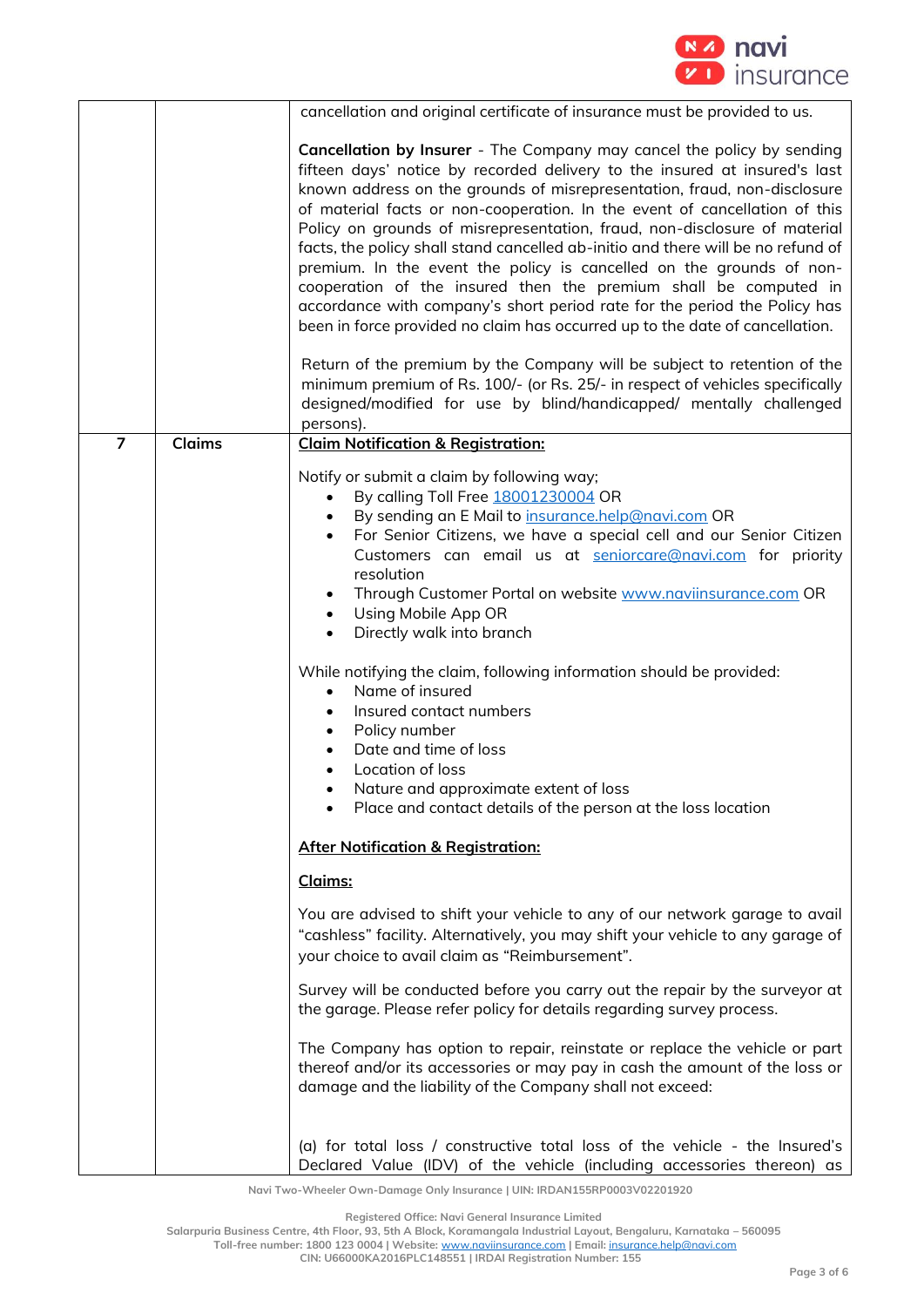

|   |               | specified in the Schedule less the value of the wreck.                                                                                                                                                                                                                                                                                                                                                                                                                                                                                                                                                                                                                                                             |  |
|---|---------------|--------------------------------------------------------------------------------------------------------------------------------------------------------------------------------------------------------------------------------------------------------------------------------------------------------------------------------------------------------------------------------------------------------------------------------------------------------------------------------------------------------------------------------------------------------------------------------------------------------------------------------------------------------------------------------------------------------------------|--|
|   |               |                                                                                                                                                                                                                                                                                                                                                                                                                                                                                                                                                                                                                                                                                                                    |  |
|   |               | (b) for partial losses, i.e. losses other than Total Loss/Constructive Total<br>Loss of the vehicle - actual and reasonable costs of repair and/or<br>replacement of parts lost/damaged subject to depreciation as per limits                                                                                                                                                                                                                                                                                                                                                                                                                                                                                      |  |
|   |               | specified<br>Following are the documents that will be needed for survey and processing<br>of the claim:                                                                                                                                                                                                                                                                                                                                                                                                                                                                                                                                                                                                            |  |
|   |               | Claim Form completely filled and duly signed by Insured (CO's seal<br>$\bullet$<br>need to be affixed in case the insured is a Firm/Company)<br>Copy of Registration Certificate (original for verification)<br>$\bullet$<br>Copy of Motor Driving License of the person driving the vehicle at the<br>time of accident (original for verification)<br>Police Report / Panchnama (In case of Partial Theft / Third Party<br>$\bullet$<br>property damage / Death / Body Injury / Damage due to Riot, Strike<br>and Malicious act)<br>KYC documents (Address Proof as per policy & ID proof) if claim<br>$\bullet$<br>amount exceeds Rs. 1 lakh.<br>Cancelled Cheque (CTS complied) or Filled NEFT Mandate form for |  |
|   |               | online transfer of claim payment. (For reimbursement claims only).                                                                                                                                                                                                                                                                                                                                                                                                                                                                                                                                                                                                                                                 |  |
|   |               | <b>Claim Settlement:</b>                                                                                                                                                                                                                                                                                                                                                                                                                                                                                                                                                                                                                                                                                           |  |
|   |               | After receipt of all relevant claim document, surveyor will assess the<br>1.<br>loss and issue work order.                                                                                                                                                                                                                                                                                                                                                                                                                                                                                                                                                                                                         |  |
|   |               | The surveyor may conduct re-inspection once repairs are completed.<br>2.                                                                                                                                                                                                                                                                                                                                                                                                                                                                                                                                                                                                                                           |  |
|   |               | 3.<br>NAVI GI will issue a Claim Amount Confirmation (CAC) on receipt of<br>original/proforma repairing bill.                                                                                                                                                                                                                                                                                                                                                                                                                                                                                                                                                                                                      |  |
|   |               | You can take the delivery of your vehicle by paying your share in claim<br>4.<br>and/or amount towards any non-accidental work. While taking<br>delivery of your vehicle, submit Satisfaction letter signed by you (CO's<br>seal need to be affixed in case the insured is a Firm/Company) to<br>garage.                                                                                                                                                                                                                                                                                                                                                                                                           |  |
|   |               | We will release claim payment within 7 working days after receipt of all<br>claim document.                                                                                                                                                                                                                                                                                                                                                                                                                                                                                                                                                                                                                        |  |
|   |               | The list of documents furnished herein is illustrative but not exhaustive. We<br>may request you to provide more documents depending upon the nature of<br>loss and circumstances.                                                                                                                                                                                                                                                                                                                                                                                                                                                                                                                                 |  |
|   |               | Please also refer policy for detail documentation requirement.                                                                                                                                                                                                                                                                                                                                                                                                                                                                                                                                                                                                                                                     |  |
| 8 | <b>Policy</b> | a. Call Us: Toll Free 1800 123 0004                                                                                                                                                                                                                                                                                                                                                                                                                                                                                                                                                                                                                                                                                |  |
|   | Servicing     | b. Email: insurance.help@navi.com                                                                                                                                                                                                                                                                                                                                                                                                                                                                                                                                                                                                                                                                                  |  |
|   |               | Email for Senior Citizens- seniorcare@navi.com                                                                                                                                                                                                                                                                                                                                                                                                                                                                                                                                                                                                                                                                     |  |
|   |               | c. Visit our website: https://www.naviinsurance.com/service/                                                                                                                                                                                                                                                                                                                                                                                                                                                                                                                                                                                                                                                       |  |
|   |               | d. Walk in for assistance                                                                                                                                                                                                                                                                                                                                                                                                                                                                                                                                                                                                                                                                                          |  |
|   |               | e. Dispatch your letters to us at -                                                                                                                                                                                                                                                                                                                                                                                                                                                                                                                                                                                                                                                                                |  |

**Registered Office: Navi General Insurance Limited**

**Salarpuria Business Centre, 4th Floor, 93, 5th A Block, Koramangala Industrial Layout, Bengaluru, Karnataka – 560095**

**Toll-free number: 1800 123 0004 | Website:** [www.naviinsurance.com](http://www.naviinsurance.com/) **| Email:** [insurance.help@navi.com](mailto:insurance.help@navi.com) **CIN: U66000KA2016PLC148551 | IRDAI Registration Number: 155**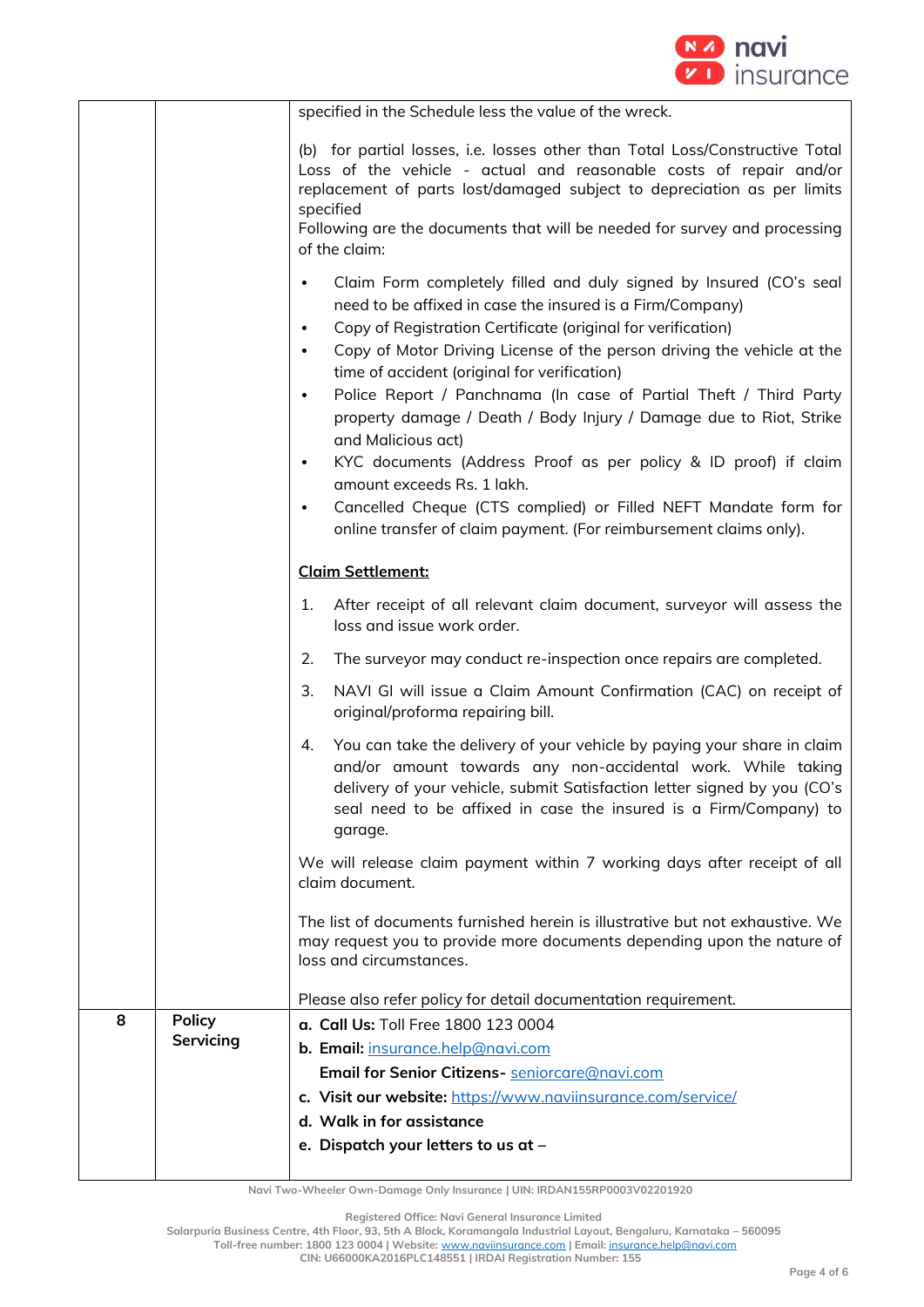

|                                   | Corporate Office: Navi General Insurance Limited                                                                                                                                                                                                                                                                                                                                                                                                               |
|-----------------------------------|----------------------------------------------------------------------------------------------------------------------------------------------------------------------------------------------------------------------------------------------------------------------------------------------------------------------------------------------------------------------------------------------------------------------------------------------------------------|
|                                   | Salarpuria Business Centre, 4th B Cross Road, 5th Block, Koramangala                                                                                                                                                                                                                                                                                                                                                                                           |
|                                   | Industrial Layout, Bengaluru, Karnataka - 560095                                                                                                                                                                                                                                                                                                                                                                                                               |
|                                   | f. Escalation $-$                                                                                                                                                                                                                                                                                                                                                                                                                                              |
|                                   | First Escalation - Contact Customer Experience Team at -<br>$\bullet$                                                                                                                                                                                                                                                                                                                                                                                          |
|                                   | Manager.CustomerExperience@navi.com                                                                                                                                                                                                                                                                                                                                                                                                                            |
|                                   | Second Escalation - Email to Head Customer Experience and<br>$\bullet$<br>Grievance Redressal Officer at -                                                                                                                                                                                                                                                                                                                                                     |
|                                   | Head.CustomerExperience@navi.com                                                                                                                                                                                                                                                                                                                                                                                                                               |
| Grievances /<br><b>Complaints</b> | If You have a grievance about any matter relating to the Policy, or Our<br>decision on any matter, or the claim, You can address Your grievance as<br>follows:                                                                                                                                                                                                                                                                                                 |
|                                   | 1. Our Grievance Redressal Officer                                                                                                                                                                                                                                                                                                                                                                                                                             |
|                                   | You can send Your grievance in writing by post or email to Our<br>Grievance Redressal Officer at the following address:                                                                                                                                                                                                                                                                                                                                        |
|                                   | Navi General Insurance Limited                                                                                                                                                                                                                                                                                                                                                                                                                                 |
|                                   | (formerly known as DHFL General Insurance Limited)                                                                                                                                                                                                                                                                                                                                                                                                             |
|                                   | Corporate Office: Salarpuria Business Centre, 4th B Cross Road,<br>5th Block, Koramangala Industrial Layout, Bengaluru, Karnataka -<br>560095                                                                                                                                                                                                                                                                                                                  |
|                                   | E-mail: gro@navi.com                                                                                                                                                                                                                                                                                                                                                                                                                                           |
|                                   | Toll free: 1800 123 0004                                                                                                                                                                                                                                                                                                                                                                                                                                       |
|                                   | 2. Consumer Affairs Department of IRDAI                                                                                                                                                                                                                                                                                                                                                                                                                        |
|                                   | In case it is not resolved within 15 days or if You are unhappy with<br>α.<br>the resolution You can approach the Grievance Redressal Cell of<br>the Consumer Affairs Department of IRDAI by calling Toll Free<br>Number 155255 (or) 1800 4254 732 or sending an e-mail to<br>complaints@irdai.gov.in. You can also make use of IRDAI's online<br>portal - Integrated Grievance Management System (IGMS) by<br>registering Your complaint at igms.irda.gov.in. |
|                                   | You can send a letter to IRDAI with Your complaint on a Complaint<br>b.<br>Registration Form available by clicking here. You must fill and<br>send the Complaint Registration Form along with any documents<br>by post or courier to General Manager, Insurance Regulatory and<br>Development Authority of India                                                                                                                                               |
|                                   | (IRDAI), Consumer Affairs Department - Grievance Redressal Cell,<br>Sy.No.115/1, Financial District, Nanakramguda, Gachibowli,<br>Hyderabad - 500032.                                                                                                                                                                                                                                                                                                          |
|                                   | You can visit the portal http://www.policyholder.gov.in for more<br>c.<br>details.                                                                                                                                                                                                                                                                                                                                                                             |
|                                   | 3. Insurance Ombudsman                                                                                                                                                                                                                                                                                                                                                                                                                                         |
|                                   | You can approach the Insurance Ombudsman depending on the<br>nature of grievance and financial implication, if any. Information<br>about Insurance Ombudsmen, their jurisdiction and powers is<br>available on the website of the Insurance Regulatory and<br>Development Authority of India (IRDAI) at www.irdai.gov.in, or of<br>the General Insurance Council at                                                                                            |
|                                   | www.generalinsurancecouncil.org.in, the Consumer Education<br>Website of the IRDAI at http://www.policyholder.gov.in, or from                                                                                                                                                                                                                                                                                                                                  |

**Registered Office: Navi General Insurance Limited**

**Salarpuria Business Centre, 4th Floor, 93, 5th A Block, Koramangala Industrial Layout, Bengaluru, Karnataka – 560095**

**Toll-free number: 1800 123 0004 | Website:** [www.naviinsurance.com](http://www.naviinsurance.com/) **| Email:** [insurance.help@navi.com](mailto:insurance.help@navi.com) **CIN: U66000KA2016PLC148551 | IRDAI Registration Number: 155**